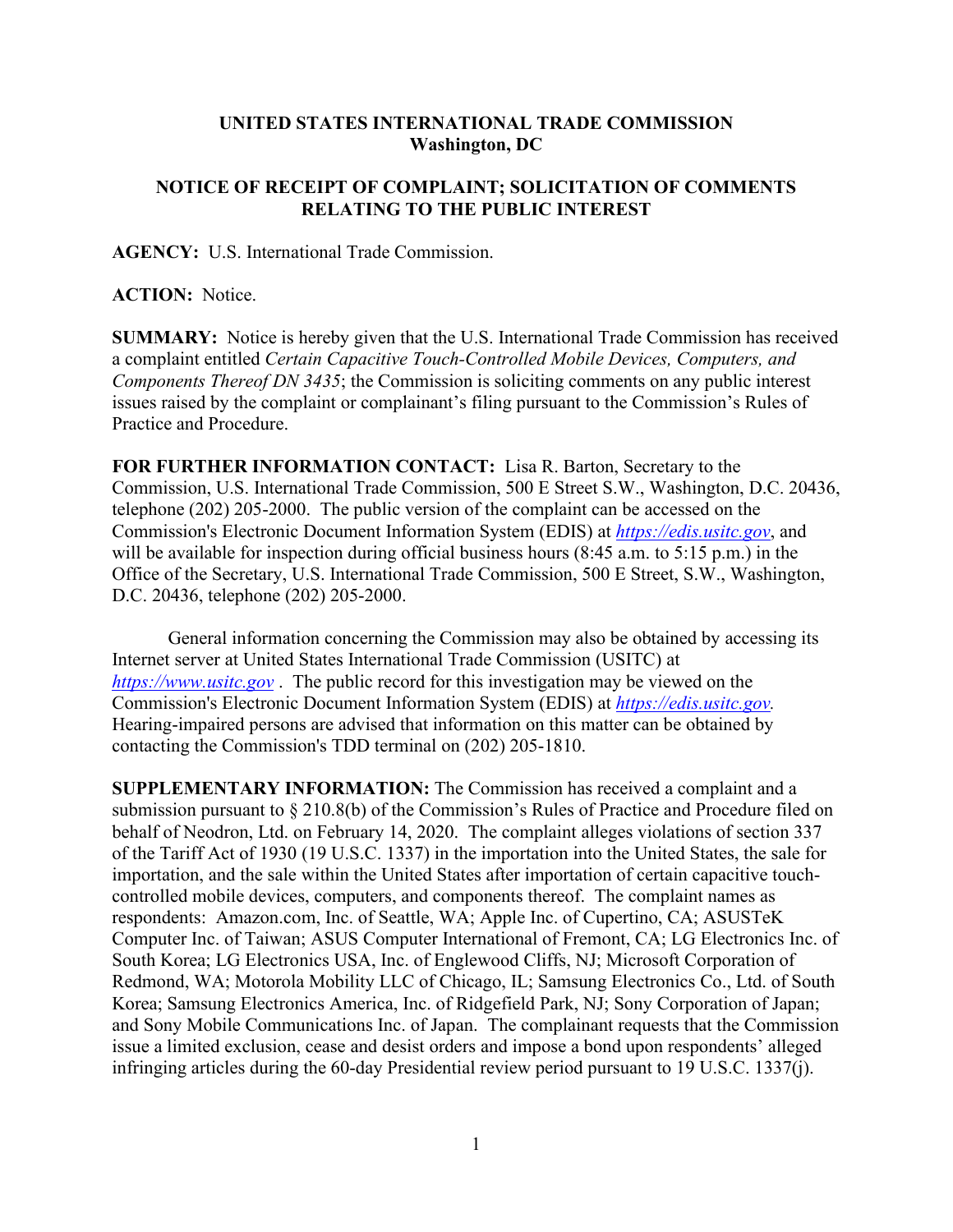Proposed respondents, other interested parties, and members of the public are invited to file comments on any public interest issues raised by the complaint or  $\S 210.8(b)$  filing. Comments should address whether issuance of the relief specifically requested by the complainant in this investigation would affect the public health and welfare in the United States, competitive conditions in the United States economy, the production of like or directly competitive articles in the United States, or United States consumers.

In particular, the Commission is interested in comments that:

- (i) explain how the articles potentially subject to the requested remedial orders are used in the United States;
- (ii) identify any public health, safety, or welfare concerns in the United States relating to the requested remedial orders;
- (iii) identify like or directly competitive articles that complainant, its licensees, or third parties make in the United States which could replace the subject articles if they were to be excluded;
- (iv) indicate whether complainant, complainant's licensees, and/or third party suppliers have the capacity to replace the volume of articles potentially subject to the requested exclusion order and/or a cease and desist order within a commercially reasonable time; and
- (v) explain how the requested remedial orders would impact United States consumers.

Written submissions on the public interest must be filed no later than by close of business, eight calendar days after the date of publication of this notice in the Federal Register. There will be further opportunities for comment on the public interest after the issuance of any final initial determination in this investigation. Any written submissions on other issues must also be filed by no later than the close of business, eight calendar days after publication of this notice in the Federal Register. Complainant may file replies to any written submissions no later than three calendar days after the date on which any initial submissions were due. Any submissions and replies filed in response to this Notice are limited to five (5) pages in length, inclusive of attachments.

Persons filing written submissions must file the original document electronically on or before the deadlines stated above and submit 8 true paper copies to the Office of the Secretary by noon the next day pursuant to § 210.4(f) of the Commission's Rules of Practice and Procedure (19 CFR 210.4(f)). Submissions should refer to the docket number ("Docket No. 3435") in a prominent place on the cover page and/or the first page. (*See* Handbook for Electronic Filing Procedures, **Electronic Filing Procedures**<sup>[1](#page-1-0)</sup>). Persons with questions regarding filing should contact the Secretary (202-205-2000).

<span id="page-1-0"></span><sup>1</sup> Handbook for Electronic Filing Procedures: